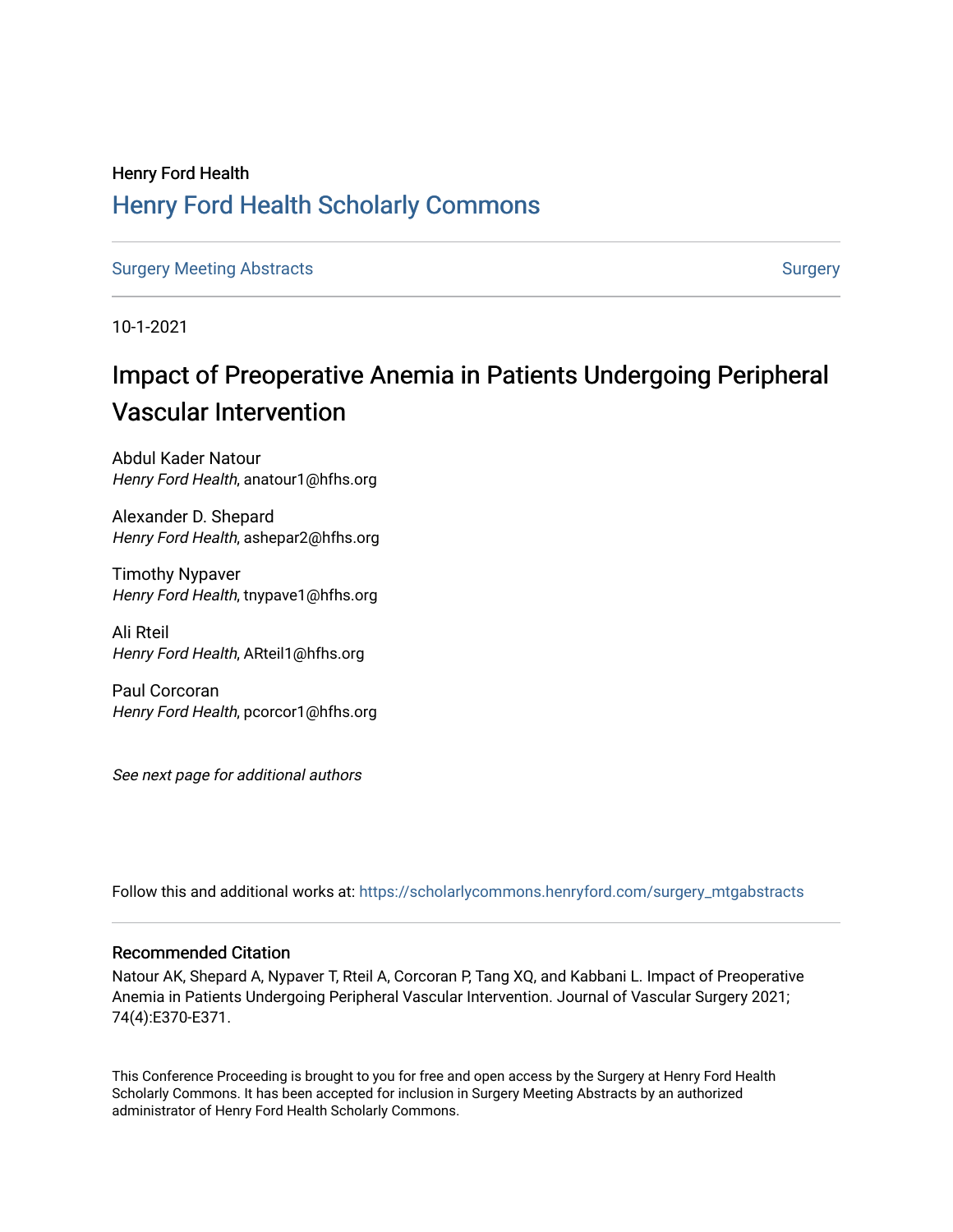## Authors

Abdul Kader Natour, Alexander D. Shepard, Timothy Nypaver, Ali Rteil, Paul Corcoran, Amy Tang, and Loay S. Kabbani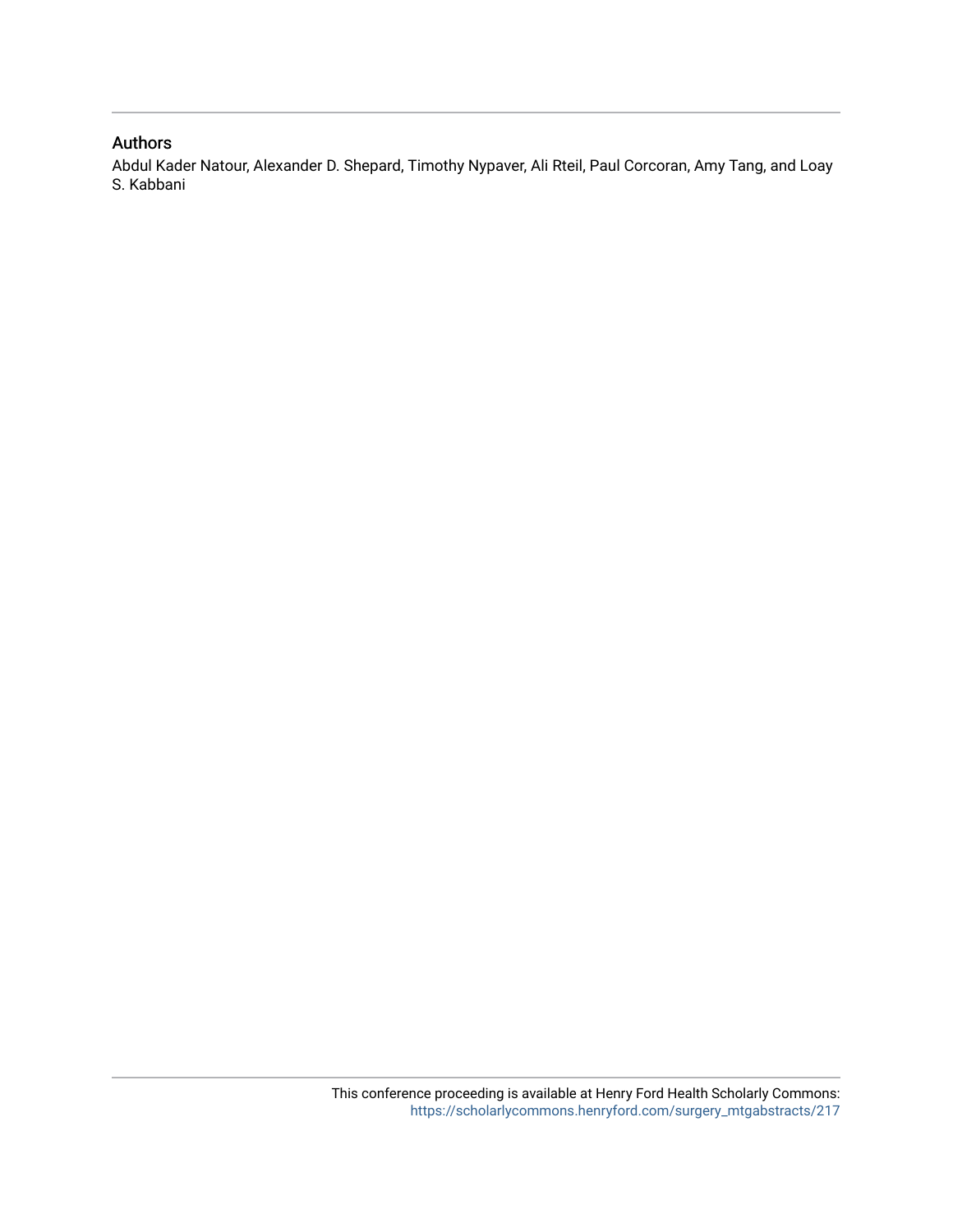| Pt.                                                                                                                                           | Age:            |                                                             | EMG: right; left     |                      |              |                |            |                                 |            |  |  |  |
|-----------------------------------------------------------------------------------------------------------------------------------------------|-----------------|-------------------------------------------------------------|----------------------|----------------------|--------------|----------------|------------|---------------------------------|------------|--|--|--|
| No.                                                                                                                                           | sex             | <b>Risk factor</b>                                          | Procedure            | <b>Postoperative</b> | <b>Total</b> | ICU, days      | $FEV1$ , % | <b>Baseline</b>                 | Follow-up  |  |  |  |
|                                                                                                                                               | <b>60:</b><br>M | Former smoker                                               | <b>TAAA</b> repair   | 17.5                 | 30.5         | 4              | <b>NA</b>  | NA: weak                        | NA; good   |  |  |  |
| $\overline{2}$                                                                                                                                | 76: M           | Former smoker; sleep studies<br>with poor oxygen saturation | Ruptured TAAA repair | 12                   | 20           | 6              | <b>NA</b>  | NA: weak                        | NA; good   |  |  |  |
| $\overline{3}$                                                                                                                                | 81: M           | Former smoker: COPD                                         | Mycotic TAAA repair  | 16.5                 | 25.5         | $\overline{2}$ | <b>NA</b>  | NA: weak                        | NA; good   |  |  |  |
| 4                                                                                                                                             | 75: F           | Former smoker: COPD                                         | Ruptured TAAA repair | 8                    | 16           | 10             | 1.68       | NA: weak                        | NA; good   |  |  |  |
| 5.                                                                                                                                            | 61: F           | Active smoker: COPD                                         | <b>TAAA</b> repair   | 24                   | 36           | 5              | 1.55       | NA; nearly absent               | NA; good   |  |  |  |
| 6                                                                                                                                             | 66; M           | Active smoker: COPD                                         | <b>RVD</b>           | $19 + 44$            | $23 + 44$    | 6              | 2.38       | Nearly absent;<br>nearly absent | Good; good |  |  |  |
| $7^{\circ}$                                                                                                                                   | 79: F           | Former smoker                                               | <b>TAAA</b> repair   | 63                   | 73           | 5              | 1.29       | NA: absent                      | NA: weak   |  |  |  |
| CODD Chronic electricative mulgeness disease. FMC electronaryone E female. FFV female projectes unluses in Leonard ICU intensive save unit. M |                 |                                                             |                      |                      |              |                |            |                                 |            |  |  |  |

#### Table. Disk factors and outcomes

*COPD,* Chronic obstructive pulmonary disease; *EMG,* electromyogram; *F,* female; *FEV<sub>1</sub>,* forced expiratory volume in 1 second; *ICU,* intensive care unit; *M,*<br>male; *MV, mechanical ventilation; NA, not applicable* aneurysm.

Author Disclosures: A. A. Wogsland: None. S. Bose: None. N. H. Kumins: None. V. S. Kashyap: None. R. P. Onders: Intellectual property rights; Company Name; Synapse Biomedical. Ownership interest (e.g. stocks, stock options, or other ownership interest, excluding diversified mutual funds); Company Name; Synapse Biomedical. J. S. Cho: None.

## Opioid Usage After Lower Extremity Amputation and Discharge Prescribing Recommendations

Kaitlyn Rountree, Jamie B. Smith, Naveen Balasundaram, Jonathan Bath, Todd R. Vogel. Division of Vascular Surgery, University of Missouri Hospitals and Clinics, Columbia, Mo

**Objective:** Opioids are commonly used for pain control after lower extremity amputations, including below-the-knee amputations (BKAs) and above-the-knee amputations (AKAs). Well-defined benchmarks for discharge prescription requirements after amputation are deficient. We evaluated opioid usage after amputation to identify high-risk patients and provide recommendations for posthospitalization opioid prescriptions at discharge.

Methods: Patients who had undergone lower extremity amputations from 2008 to 2016 were selected from the Cerner's HealthFacts database using the International Classification of Diseases, 9th and 10th revisions, diagnosis and procedure codes. The patient demographics, disease severity, and other comorbidities were evaluated. The opioid medications used during the hospital stay were identified from the data and converted to the opioid oral morphine milligram equivalent per day (MME/d) for evaluation and comparison. We used <sup>t</sup> tests for statistical analysis.

Results: A total of 2400 patients who had undergone AKA or BKA were evaluated (63.4% male, 67.3% white, 41.7% married, and 58.0% with a Charlson comorbidity index  $>$ 3). The average length of stay was 5.72  $\pm$ 3.56 days. The patients who had had a significantly greater MME/d in the early postoperative period included those undergoing a BKA (61.5 vs 55.4;  $P = .007$ ), men (62.6 vs 54.0;  $P < .0001$ ), white patients (64.3 vs 44.67; P < .0001), younger patients (age <60 years, 69.6 vs 54.0; P < .0001), and patients treated at nontraining institutions (66.7 vs 56.7;  $P <$ .0001). Patients staying >6 days had increased opioid usage, likely secondary to complications (Fig). The mean MME/d used on postoperative day 1 was 59.5  $\pm$  52.2 and had decreased to a mean MME/d before discharge of 17.6  $\pm$  17.9.

Conclusions: The present analysis has demonstrated that younger patients, white men, those undergoing BKAs, and those treated at nontraining institutions had greater opioid usage during the hospital stay. At discharge, the patients had used an average of 17.6 MME/d, which equates to only three hydrocodone/acetaminophen 5/325 mg Tablets daily. These findings have shown that vascular surgeons are likely overprescribing opioids at discharge and must be cognizant of the appropriate dosing quantities. Prescriptions at discharge should reflect this daily usage and be tapered to avoid chronic usage, overdose, and possible death.





Author Disclosures: K. Rountree: None. J. B. Smith: None. N. Balasundaram: None. J. Bath: None. T. R. Vogel: None.

## Impact of Preoperative Anemia in Patients Undergoing Peripheral Vascular Intervention

Abdul Kader Natour, Alexander Shepard, Timothy Nypaver, Ali Rteil, Paul Corcoran, Xiaoqin Tang, Loay Kabbani. Vascular Surgery, Henry Ford Health System, Detroit, Mich

A

Objective: The Vascular Quality Initiative database was analyzed to determine whether preoperative anemia is associated with postoperative death, length of stay (LOS), and overall survival for patients undergoing peripheral vascular intervention (PVI).

Methods: The national Vascular Quality Initiative database was queried for all PVIs performed between 2010 and 2019, and the outcomes were correlated with the presence of anemia. Anemia was classified as mild (10-13 g/dL for men and 10-12 g/dL for women), moderate (8-9.9 g/dL), and severe (<8 g/dL) using the World Health Organization definition of anemia. Analysis of variance or the Kruskal-Wallis test was used for continuous variables and the  $\chi^2$  test for categorical variables. Multivariate logistic regression, generalized linear regression, and proportional Cox models were used to evaluate the association between preoperative anemia and postoperative 30-day mortality, total LOS, and overall survival time. A Kaplan-Meier curve was used to compare the survival time according to anemia severity.

Results: A total of 86,726 patients met the inclusion criteria. The demographics recorded included age (mean, 68 years), gender (59% male), and race (80% white). Anemia was documented in 41,627 patients (48%) and was mild in 29,687 (71%), moderate in 10,500 (25%), and severe in 1440 (4%). Demographics (age, gender, race) and comorbidities (smoking,